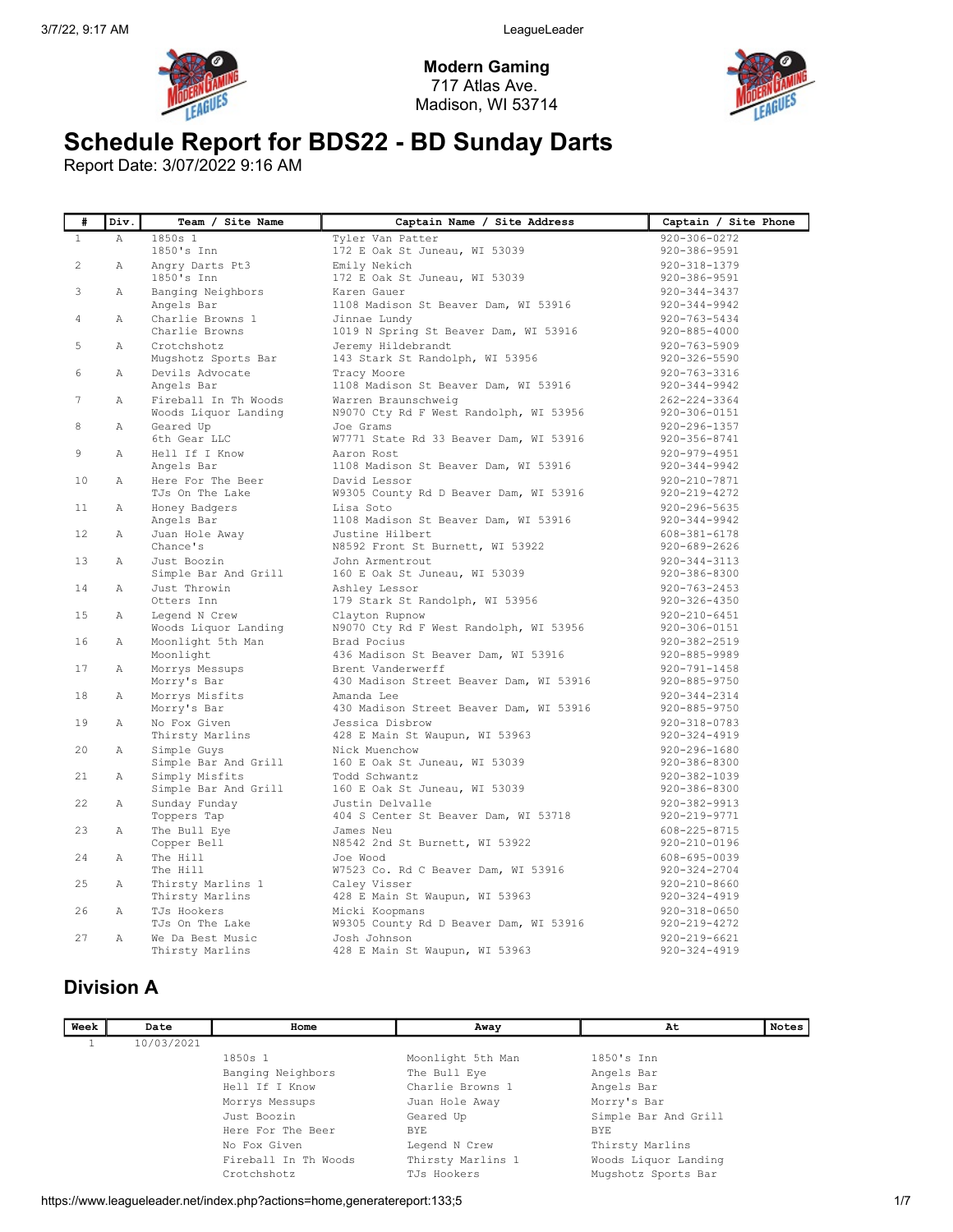L

| Week | Date       | Home                               | Away                                 | At                                      | Notes |
|------|------------|------------------------------------|--------------------------------------|-----------------------------------------|-------|
|      |            | Just Throwin                       | Simple Guys                          | Otters Inn                              |       |
|      |            | Simply Misfits                     | Morrys Misfits                       | Simple Bar And Grill                    |       |
|      |            | The Hill                           | Honey Badgers                        | The Hill                                |       |
|      |            | We Da Best Music                   | Devils Advocate                      | Thirsty Marlins                         |       |
|      |            | Sunday Funday                      | Angry Darts Pt3                      | Toppers Tap                             |       |
| 2    | 10/10/2021 |                                    |                                      |                                         |       |
|      |            | Sunday Funday                      | Moonlight 5th Man                    | Toppers Tap                             |       |
|      |            | Angry Darts Pt3                    | We Da Best Music                     | 1850's Inn                              |       |
|      |            | Devils Advocate                    | The Hill                             | Angels Bar                              |       |
|      |            | Honey Badgers                      | Simply Misfits                       | Angels Bar                              |       |
|      |            | Morrys Misfits                     | Just Throwin                         | Morry's Bar                             |       |
|      |            | Simple Guys                        | Crotchshotz                          | Simple Bar And Grill                    |       |
|      |            | TJs Hookers                        | Fireball In Th Woods                 | TJs On The Lake                         |       |
|      |            | Thirsty Marlins 1                  | No Fox Given                         | Thirsty Marlins                         |       |
|      |            | Legend N Crew                      | Here For The Beer                    | Woods Liquor Landing                    |       |
|      |            | BYE                                | Just Boozin                          | BYE                                     |       |
|      |            | Geared Up                          | Morrys Messups                       | 6th Gear LLC                            |       |
|      |            | Juan Hole Away                     | Hell If I Know                       | Chance's                                |       |
|      |            | Charlie Browns 1                   | Banging Neighbors                    | Charlie Browns                          |       |
|      |            | The Bull Eye                       | 1850s 1                              | Copper Bell                             |       |
| 3    | 10/17/2021 |                                    |                                      |                                         |       |
|      |            |                                    |                                      |                                         |       |
|      |            | Moonlight 5th Man                  | The Bull Eye                         | Moonlight                               |       |
|      |            | 1850s 1                            | Charlie Browns 1                     | 1850's Inn                              |       |
|      |            | Banging Neighbors                  | Juan Hole Away                       | Angels Bar                              |       |
|      |            | Hell If I Know                     | Geared Up                            | Angels Bar                              |       |
|      |            | Morrys Messups                     | BYE                                  | BYE                                     |       |
|      |            | Just Boozin                        | Legend N Crew                        | Simple Bar And Grill                    |       |
|      |            | Here For The Beer                  | Thirsty Marlins 1                    | TJs On The Lake                         |       |
|      |            | No Fox Given                       | TJs Hookers                          | Thirsty Marlins                         |       |
|      |            | Fireball In Th Woods               | Simple Guys                          | Woods Liquor Landing                    |       |
|      |            | Crotchshotz                        | Morrys Misfits                       | Mugshotz Sports Bar                     |       |
|      |            | Just Throwin                       | Honey Badgers                        | Otters Inn                              |       |
|      |            | Simply Misfits                     | Devils Advocate                      | Simple Bar And Grill                    |       |
|      |            | The Hill                           | Angry Darts Pt3                      | The Hill                                |       |
|      |            | We Da Best Music                   | Sunday Funday                        | Thirsty Marlins                         |       |
| 4    | 10/24/2021 |                                    |                                      |                                         |       |
|      |            | We Da Best Music                   | Moonlight 5th Man                    | Thirsty Marlins                         |       |
|      |            | Sunday Funday                      | The Hill                             | Toppers Tap                             |       |
|      |            | Angry Darts Pt3                    | Simply Misfits                       | 1850's Inn                              |       |
|      |            | Devils Advocate                    | Just Throwin                         | Angels Bar                              |       |
|      |            | Honey Badgers                      | Crotchshotz                          | Angels Bar                              |       |
|      |            | Morrys Misfits<br>Simple Guys      | Fireball In Th Woods<br>No Fox Given | Morry's Bar<br>Simple Bar And Grill     |       |
|      |            | TJs Hookers                        | Here For The Beer                    | TJs On The Lake                         |       |
|      |            |                                    |                                      |                                         |       |
|      |            | Thirsty Marlins 1                  | Just Boozin                          | Thirsty Marlins                         |       |
|      |            | Legend N Crew                      | Morrys Messups                       | Woods Liquor Landing                    |       |
|      |            | BYE                                | Hell If I Know                       | BYE                                     |       |
|      |            | Geared Up                          | Banging Neighbors                    | 6th Gear LLC                            |       |
|      |            | Juan Hole Away<br>Charlie Browns 1 | 1850s 1                              | Chance's<br>Charlie Browns              |       |
| 5    | 10/31/2021 |                                    | The Bull Eye                         |                                         |       |
|      |            |                                    | Charlie Browns 1                     |                                         |       |
|      |            | Moonlight 5th Man<br>The Bull Eye  | Juan Hole Away                       | Moonlight<br>Copper Bell                |       |
|      |            | 1850s 1                            |                                      | 1850's Inn                              |       |
|      |            |                                    | Geared Up<br><b>BYE</b>              | <b>BYE</b>                              |       |
|      |            | Banging Neighbors                  |                                      |                                         |       |
|      |            | Hell If I Know                     | Legend N Crew                        | Angels Bar                              |       |
|      |            | Morrys Messups<br>Just Boozin      | Thirsty Marlins 1<br>TJs Hookers     | Morry's Bar                             |       |
|      |            |                                    |                                      | Simple Bar And Grill                    |       |
|      |            | Here For The Beer                  | Simple Guys                          | TJs On The Lake                         |       |
|      |            | No Fox Given                       | Morrys Misfits                       | Thirsty Marlins                         |       |
|      |            | Fireball In Th Woods               | Honey Badgers                        | Woods Liquor Landing                    |       |
|      |            | Crotchshotz                        | Devils Advocate                      | Mugshotz Sports Bar                     |       |
|      |            | Just Throwin                       | Angry Darts Pt3                      | Otters Inn                              |       |
|      |            | Simply Misfits                     | Sunday Funday                        | Simple Bar And Grill                    |       |
|      |            | The Hill                           | We Da Best Music                     | The Hill                                |       |
| 6    | 11/07/2021 | The Hill                           |                                      | The Hill                                |       |
|      |            | We Da Best Music                   | Moonlight 5th Man                    |                                         |       |
|      |            | Sunday Funday                      | Simply Misfits<br>Just Throwin       | Thirsty Marlins<br>Toppers Tap          |       |
|      |            |                                    | Crotchshotz                          | 1850's Inn                              |       |
|      |            | Angry Darts Pt3<br>Devils Advocate | Fireball In Th Woods                 |                                         |       |
|      |            |                                    | No Fox Given                         | Angels Bar                              |       |
|      |            | Honey Badgers                      | Here For The Beer                    | Angels Bar                              |       |
|      |            | Morrys Misfits                     | Just Boozin                          | Morry's Bar                             |       |
|      |            | Simple Guys<br>TJs Hookers         |                                      | Simple Bar And Grill<br>TJs On The Lake |       |
|      |            |                                    | Morrys Messups                       |                                         |       |
|      |            | Thirsty Marlins 1                  | Hell If I Know                       | Thirsty Marlins                         |       |
|      |            | Legend N Crew                      | Banging Neighbors                    | Woods Liquor Landing                    |       |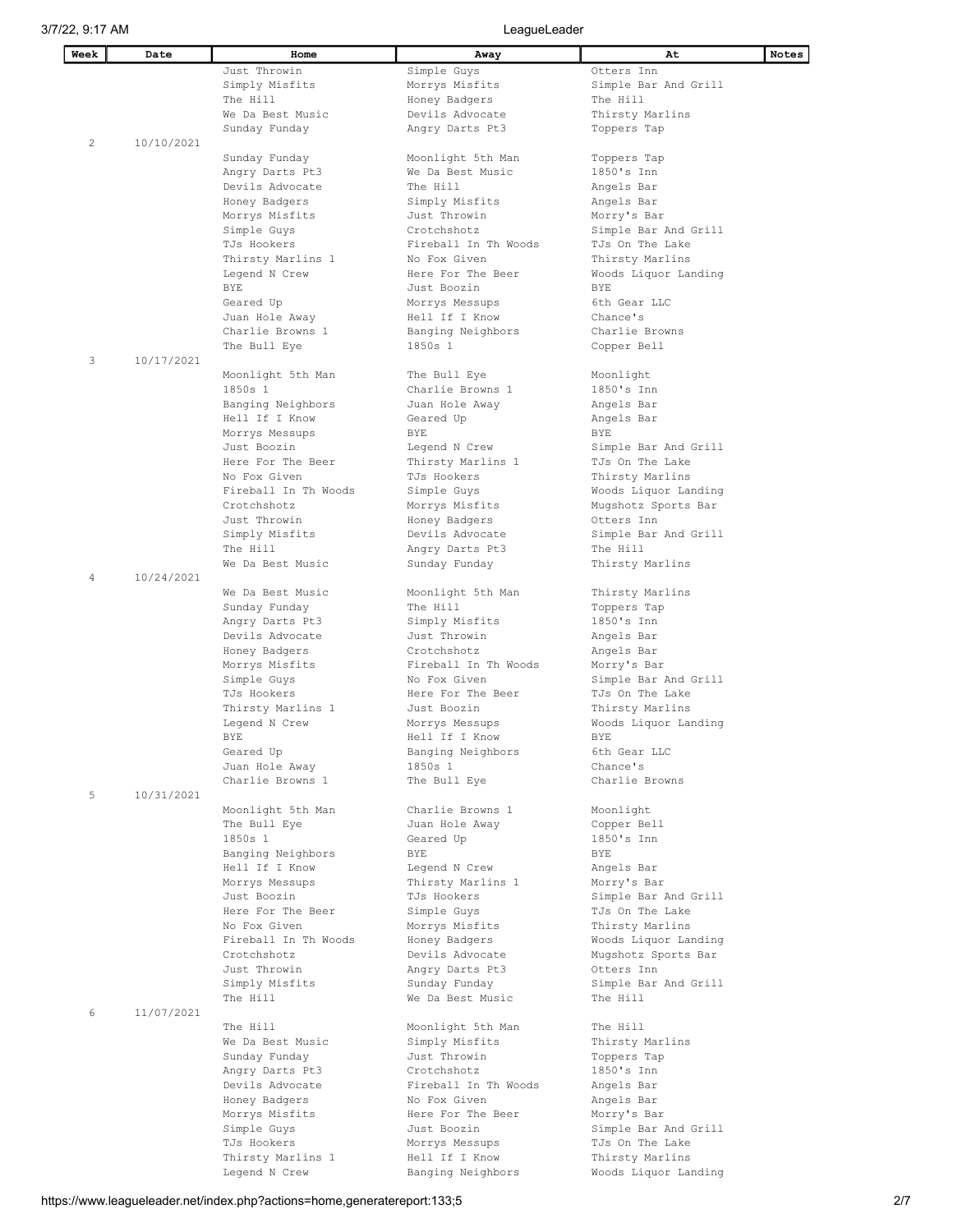| Week | Date       | Home                               | Away                             | At                                  | Notes |
|------|------------|------------------------------------|----------------------------------|-------------------------------------|-------|
|      |            | BYE                                | 1850s 1                          | BYE                                 |       |
|      |            | Geared Up                          | The Bull Eye                     | 6th Gear LLC                        |       |
|      |            | Juan Hole Away                     | Charlie Browns 1                 | Chance's                            |       |
| 7    | 11/14/2021 |                                    |                                  |                                     |       |
|      |            | Moonlight 5th Man                  | Juan Hole Away                   | Moonlight                           |       |
|      |            | Charlie Browns 1                   | Geared Up                        | Charlie Browns                      |       |
|      |            | The Bull Eye                       | BYE                              | <b>BYE</b>                          |       |
|      |            | 1850s 1                            | Legend N Crew                    | 1850's Inn                          |       |
|      |            | Banging Neighbors                  | Thirsty Marlins 1                | Angels Bar                          |       |
|      |            | Hell If I Know                     | TJs Hookers                      | Angels Bar                          |       |
|      |            | Morrys Messups                     | Simple Guys                      | Morry's Bar                         |       |
|      |            | Just Boozin                        | Morrys Misfits                   | Simple Bar And Grill                |       |
|      |            | Here For The Beer                  | Honey Badgers                    | TJs On The Lake                     |       |
|      |            | No Fox Given                       | Devils Advocate                  | Thirsty Marlins                     |       |
|      |            | Fireball In Th Woods               | Angry Darts Pt3                  | Woods Liquor Landing                |       |
|      |            | Crotchshotz                        | Sunday Funday                    | Mugshotz Sports Bar                 |       |
|      |            | Just Throwin<br>Simply Misfits     | We Da Best Music<br>The Hill     | Otters Inn                          |       |
| 8    | 11/28/2021 |                                    |                                  | Simple Bar And Grill                |       |
|      |            | Simply Misfits                     | Moonlight 5th Man                | Simple Bar And Grill                |       |
|      |            | The Hill                           | Just Throwin                     | The Hill                            |       |
|      |            | We Da Best Music                   | Crotchshotz                      | Thirsty Marlins                     |       |
|      |            | Sunday Funday                      | Fireball In Th Woods             | Toppers Tap                         |       |
|      |            | Angry Darts Pt3                    | No Fox Given                     | 1850's Inn                          |       |
|      |            | Devils Advocate                    | Here For The Beer                | Angels Bar                          |       |
|      |            | Honey Badgers                      | Just Boozin                      | Angels Bar                          |       |
|      |            | Morrys Misfits                     | Morrys Messups                   | Morry's Bar                         |       |
|      |            | Simple Guys                        | Hell If I Know                   | Simple Bar And Grill                |       |
|      |            | TJs Hookers                        | Banging Neighbors                | TJs On The Lake                     |       |
|      |            | Thirsty Marlins 1                  | 1850s 1                          | Thirsty Marlins                     |       |
|      |            | Legend N Crew                      | The Bull Eye                     | Woods Liquor Landing                |       |
|      |            | BYE                                | Charlie Browns 1                 | BYE                                 |       |
|      |            | Geared Up                          | Juan Hole Away                   | 6th Gear LLC                        |       |
| 9    | 12/05/2021 |                                    |                                  |                                     |       |
|      |            | Moonlight 5th Man                  | Geared Up                        | Moonlight                           |       |
|      |            | Juan Hole Away                     | BYE                              | <b>BYE</b>                          |       |
|      |            | Charlie Browns 1                   | Legend N Crew                    | Charlie Browns                      |       |
|      |            | The Bull Eye<br>1850s 1            | Thirsty Marlins 1<br>TJs Hookers | Copper Bell<br>1850's Inn           |       |
|      |            | Banging Neighbors                  | Simple Guys                      | Angels Bar                          |       |
|      |            | Hell If I Know                     | Morrys Misfits                   | Angels Bar                          |       |
|      |            | Morrys Messups                     | Honey Badgers                    | Morry's Bar                         |       |
|      |            | Just Boozin                        | Devils Advocate                  | Simple Bar And Grill                |       |
|      |            | Here For The Beer                  | Angry Darts Pt3                  | TJs On The Lake                     |       |
|      |            | No Fox Given                       | Sunday Funday                    | Thirsty Marlins                     |       |
|      |            | Fireball In Th Woods               | We Da Best Music                 | Woods Liquor Landing                |       |
|      |            | Crotchshotz                        | The Hill                         | Mugshotz Sports Bar                 |       |
|      |            | Just Throwin                       | Simply Misfits                   | Otters Inn                          |       |
| 10   | 12/12/2021 |                                    |                                  |                                     |       |
|      |            | Just Throwin                       | Moonlight 5th Man                | Otters Inn                          |       |
|      |            | Simply Misfits                     | Crotchshotz                      | Simple Bar And Grill                |       |
|      |            | The Hill                           | Fireball In Th Woods             | The Hill                            |       |
|      |            | We Da Best Music                   | No Fox Given                     | Thirsty Marlins                     |       |
|      |            | Sunday Funday                      | Here For The Beer                | Toppers Tap                         |       |
|      |            | Angry Darts Pt3<br>Devils Advocate | Just Boozin                      | 1850's Inn                          |       |
|      |            | Honey Badgers                      | Morrys Messups<br>Hell If I Know | Angels Bar<br>Angels Bar            |       |
|      |            | Morrys Misfits                     | Banging Neighbors                | Morry's Bar                         |       |
|      |            | Simple Guys                        | 1850s 1                          | Simple Bar And Grill                |       |
|      |            | TJs Hookers                        | The Bull Eye                     | TJs On The Lake                     |       |
|      |            | Thirsty Marlins 1                  | Charlie Browns 1                 | Thirsty Marlins                     |       |
|      |            | Legend N Crew                      | Juan Hole Away                   | Woods Liquor Landing                |       |
|      |            | <b>BYE</b>                         | Geared Up                        | BYE                                 |       |
| 11   | 12/19/2021 |                                    |                                  |                                     |       |
|      |            | Moonlight 5th Man                  | BYE                              | BYE                                 |       |
|      |            | Geared Up                          | Legend N Crew                    | 6th Gear LLC                        |       |
|      |            | Juan Hole Away                     | Thirsty Marlins 1                | Chance's                            |       |
|      |            | Charlie Browns 1                   | TJs Hookers                      | Charlie Browns                      |       |
|      |            | The Bull Eye                       | Simple Guys                      | Copper Bell                         |       |
|      |            | 1850s 1                            | Morrys Misfits                   | 1850's Inn                          |       |
|      |            | Banging Neighbors                  | Honey Badgers                    | Angels Bar                          |       |
|      |            | Hell If I Know                     | Devils Advocate                  | Angels Bar                          |       |
|      |            | Morrys Messups<br>Just Boozin      | Angry Darts Pt3<br>Sunday Funday | Morry's Bar<br>Simple Bar And Grill |       |
|      |            | Here For The Beer                  | We Da Best Music                 | TJs On The Lake                     |       |
|      |            | No Fox Given                       | The Hill                         | Thirsty Marlins                     |       |
|      |            | Fireball In Th Woods               | Simply Misfits                   | Woods Liquor Landing                |       |
|      |            |                                    |                                  |                                     |       |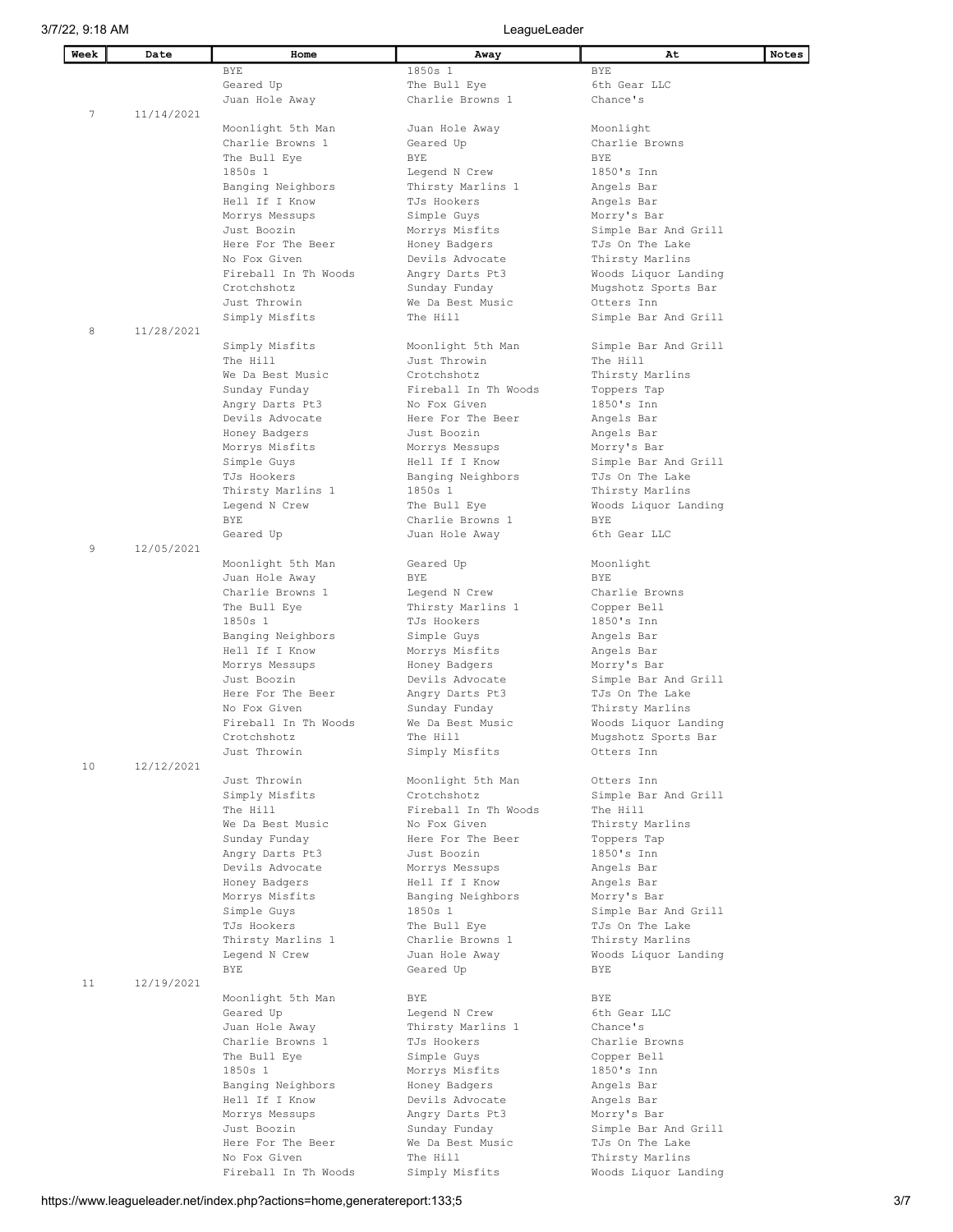3/7/22, 9:18 AM LeagueLeader

| Week | Date      | Home                            | Away                 | At                   | Notes |
|------|-----------|---------------------------------|----------------------|----------------------|-------|
|      |           | Crotchshotz                     | Just Throwin         | Mugshotz Sports Bar  |       |
| 12   | 1/09/2022 |                                 |                      |                      |       |
|      |           | Crotchshotz                     | Moonlight 5th Man    | Mugshotz Sports Bar  |       |
|      |           | Just Throwin                    | Fireball In Th Woods | Otters Inn           |       |
|      |           | Simply Misfits                  | No Fox Given         | Simple Bar And Grill |       |
|      |           | The Hill                        | Here For The Beer    | The Hill             |       |
|      |           | We Da Best Music                | Just Boozin          | Thirsty Marlins      |       |
|      |           |                                 |                      |                      |       |
|      |           | Sunday Funday                   | Morrys Messups       | Toppers Tap          |       |
|      |           | Angry Darts Pt3                 | Hell If I Know       | 1850's Inn           |       |
|      |           | Devils Advocate                 | Banging Neighbors    | Angels Bar           |       |
|      |           | Honey Badgers                   | 1850s 1              | Angels Bar           |       |
|      |           | Morrys Misfits                  | The Bull Eye         | Morry's Bar          |       |
|      |           | Simple Guys                     | Charlie Browns 1     | Simple Bar And Grill |       |
|      |           | TJs Hookers                     | Juan Hole Away       | TJs On The Lake      |       |
|      |           | Thirsty Marlins 1               | Geared Up            | Thirsty Marlins      |       |
|      |           | Legend N Crew                   | BYE                  | <b>BYE</b>           |       |
| 13   | 1/16/2022 |                                 |                      |                      |       |
|      |           | Moonlight 5th Man               | Legend N Crew        | Moonlight            |       |
|      |           | <b>BYE</b>                      | Thirsty Marlins 1    | <b>BYE</b>           |       |
|      |           | Geared Up                       | TJs Hookers          | 6th Gear LLC         |       |
|      |           | Juan Hole Away                  | Simple Guys          | Chance's             |       |
|      |           | Charlie Browns 1                | Morrys Misfits       | Charlie Browns       |       |
|      |           | The Bull Eye                    | Honey Badgers        | Copper Bell          |       |
|      |           | 1850s 1                         | Devils Advocate      | $1850's$ Inn         |       |
|      |           | Banging Neighbors               | Angry Darts Pt3      | Angels Bar           |       |
|      |           | Hell If I Know                  | Sunday Funday        | Angels Bar           |       |
|      |           | Morrys Messups                  | We Da Best Music     | Morry's Bar          |       |
|      |           | Just Boozin                     | The Hill             | Simple Bar And Grill |       |
|      |           | Here For The Beer               | Simply Misfits       | TJs On The Lake      |       |
|      |           | No Fox Given                    | Just Throwin         | Thirsty Marlins      |       |
|      |           | Fireball In Th Woods            | Crotchshotz          | Woods Liquor Landing |       |
| 14   | 1/23/2022 |                                 |                      |                      |       |
|      |           | Fireball In Th Woods            | Moonlight 5th Man    | Woods Liquor Landing |       |
|      |           | Crotchshotz                     | No Fox Given         | Mugshotz Sports Bar  |       |
|      |           | Just Throwin                    | Here For The Beer    | Otters Inn           |       |
|      |           | Simply Misfits                  | Just Boozin          | Simple Bar And Grill |       |
|      |           | The Hill                        | Morrys Messups       | The Hill             |       |
|      |           | We Da Best Music                | Hell If I Know       | Thirsty Marlins      |       |
|      |           | Sunday Funday                   | Banging Neighbors    | Toppers Tap          |       |
|      |           | Angry Darts Pt3                 | 1850s 1              | 1850's Inn           |       |
|      |           | Devils Advocate                 | The Bull Eye         | Angels Bar           |       |
|      |           | Honey Badgers                   | Charlie Browns 1     | Angels Bar           |       |
|      |           | Morrys Misfits                  | Juan Hole Away       | Morry's Bar          |       |
|      |           | Simple Guys                     | Geared Up            | Simple Bar And Grill |       |
|      |           | TJs Hookers                     | BYE                  | BYE                  |       |
|      |           | Thirsty Marlins 1               | Legend N Crew        | Thirsty Marlins      |       |
| 15   | 1/30/2022 |                                 |                      |                      |       |
|      |           | Moonlight 5th Man               | Thirsty Marlins 1    | Moonlight            |       |
|      |           | Legend N Crew                   | TJs Hookers          | Woods Liquor Landing |       |
|      |           | BYE                             | Simple Guys          | BYE                  |       |
|      |           | Geared Up                       | Morrys Misfits       | 6th Gear LLC         |       |
|      |           | Juan Hole Away                  | Honey Badgers        | Chance's             |       |
|      |           | Charlie Browns 1                | Devils Advocate      | Charlie Browns       |       |
|      |           | The Bull Eye                    | Angry Darts Pt3      | Copper Bell          |       |
|      |           | 1850s 1                         | Sunday Funday        | 1850's Inn           |       |
|      |           | Banging Neighbors               | We Da Best Music     | Angels Bar           |       |
|      |           | Hell If I Know                  | The Hill             | Angels Bar           |       |
|      |           | Morrys Messups                  | Simply Misfits       | Morry's Bar          |       |
|      |           | Just Boozin                     | Just Throwin         | Simple Bar And Grill |       |
|      |           | Here For The Beer               | Crotchshotz          | TJs On The Lake      |       |
|      |           | No Fox Given                    | Fireball In Th Woods | Thirsty Marlins      |       |
| 16   | 2/06/2022 |                                 |                      |                      |       |
|      |           | No Fox Given                    | Moonlight 5th Man    | Thirsty Marlins      |       |
|      |           | Fireball In Th Woods            | Here For The Beer    | Woods Liquor Landing |       |
|      |           | Crotchshotz                     | Just Boozin          | Mugshotz Sports Bar  |       |
|      |           | Just Throwin                    | Morrys Messups       | Otters Inn           |       |
|      |           | Simply Misfits                  | Hell If I Know       | Simple Bar And Grill |       |
|      |           | The Hill                        | Banging Neighbors    | The Hill             |       |
|      |           | We Da Best Music                | 1850s 1              | Thirsty Marlins      |       |
|      |           | Sunday Funday                   | The Bull Eye         | Toppers Tap          |       |
|      |           | Angry Darts Pt3                 | Charlie Browns 1     | 1850's Inn           |       |
|      |           | Devils Advocate                 | Juan Hole Away       | Angels Bar           |       |
|      |           | Honey Badgers<br>Morrys Misfits | Geared Up<br>BYE     | Angels Bar<br>BYE    |       |
|      |           | Simple Guys                     | Legend N Crew        | Simple Bar And Grill |       |
|      |           | TJs Hookers                     | Thirsty Marlins 1    | TJs On The Lake      |       |
|      |           |                                 |                      |                      |       |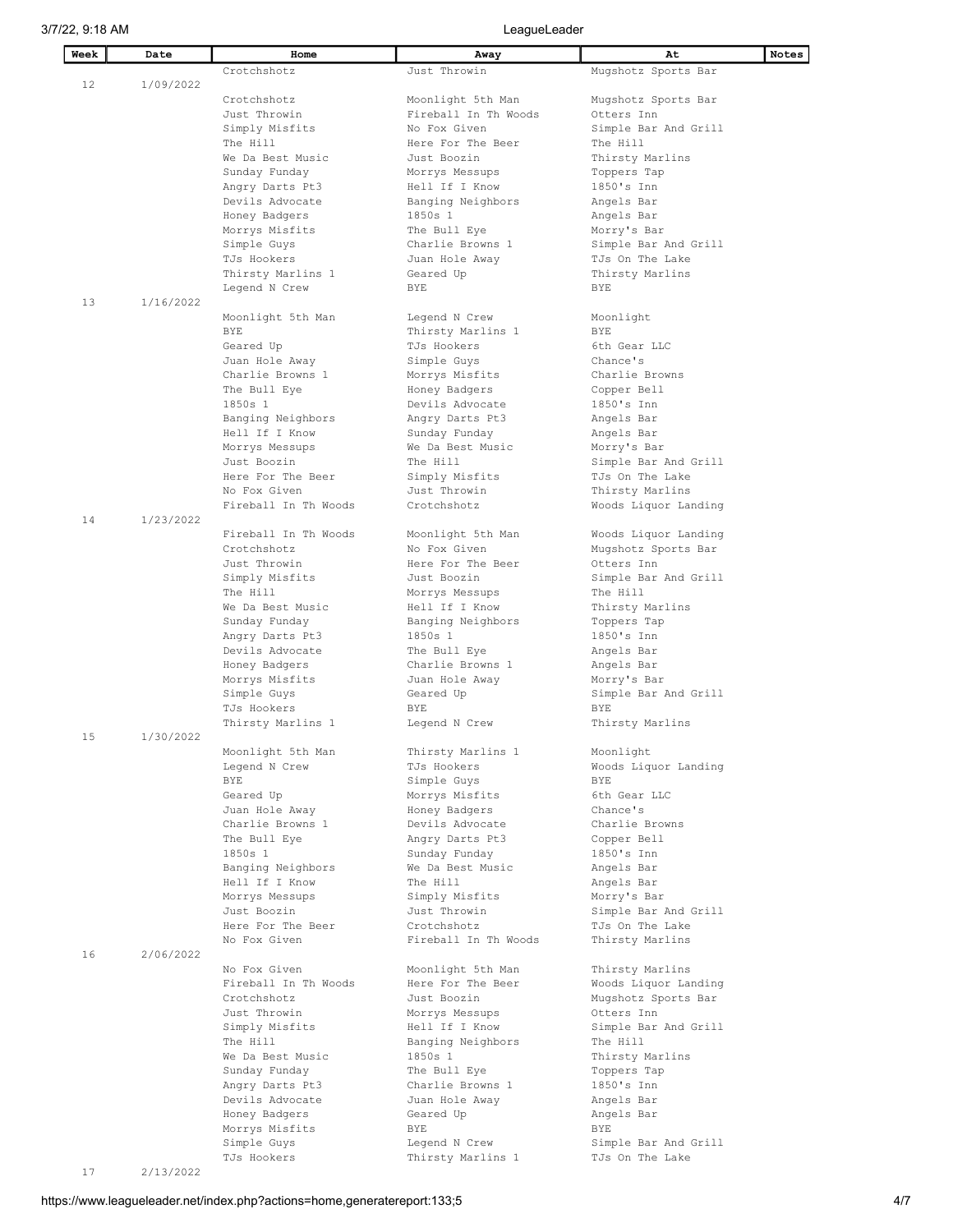$\mathsf{l}$ 

| Week | Date      | Home                 | Away                 | At                   | Notes |
|------|-----------|----------------------|----------------------|----------------------|-------|
|      |           | Moonlight 5th Man    | TJs Hookers          | Moonlight            |       |
|      |           | Thirsty Marlins 1    | Simple Guys          | Thirsty Marlins      |       |
|      |           | Legend N Crew        | Morrys Misfits       | Woods Liquor Landing |       |
|      |           | BYE                  | Honey Badgers        | <b>BYE</b>           |       |
|      |           | Geared Up            | Devils Advocate      | 6th Gear LLC         |       |
|      |           | Juan Hole Away       | Angry Darts Pt3      | Chance's             |       |
|      |           | Charlie Browns 1     | Sunday Funday        | Charlie Browns       |       |
|      |           | The Bull Eye         | We Da Best Music     | Copper Bell          |       |
|      |           | 1850s 1              | The Hill             | 1850's Inn           |       |
|      |           | Banging Neighbors    | Simply Misfits       | Angels Bar           |       |
|      |           | Hell If I Know       | Just Throwin         | Angels Bar           |       |
|      |           | Morrys Messups       | Crotchshotz          | Morry's Bar          |       |
|      |           | Just Boozin          | Fireball In Th Woods | Simple Bar And Grill |       |
|      |           | Here For The Beer    | No Fox Given         | TJs On The Lake      |       |
| 18   | 2/20/2022 |                      |                      |                      |       |
|      |           | Here For The Beer    | Moonlight 5th Man    | TJs On The Lake      |       |
|      |           | No Fox Given         | Just Boozin          | Thirsty Marlins      |       |
|      |           | Fireball In Th Woods | Morrys Messups       | Woods Liquor Landing |       |
|      |           | Crotchshotz          | Hell If I Know       | Mugshotz Sports Bar  |       |
|      |           | Just Throwin         | Banging Neighbors    | Otters Inn           |       |
|      |           | Simply Misfits       | 1850s 1              | Simple Bar And Grill |       |
|      |           | The Hill             | The Bull Eye         | The Hill             |       |
|      |           | We Da Best Music     | Charlie Browns 1     | Thirsty Marlins      |       |
|      |           | Sunday Funday        | Juan Hole Away       | Toppers Tap          |       |
|      |           | Angry Darts Pt3      | Geared Up            | 1850's Inn           |       |
|      |           | Devils Advocate      | BYE                  | <b>BYE</b>           |       |
|      |           | Honey Badgers        | Legend N Crew        | Angels Bar           |       |
|      |           | Morrys Misfits       | Thirsty Marlins 1    | Morry's Bar          |       |
|      |           | Simple Guys          | TJs Hookers          | Simple Bar And Grill |       |
| 19   | 2/27/2022 |                      |                      |                      |       |
|      |           | Moonlight 5th Man    | Simple Guys          | Moonlight            |       |
|      |           | TJs Hookers          | Morrys Misfits       | TJs On The Lake      |       |
|      |           |                      |                      |                      |       |
|      |           | Thirsty Marlins 1    | Honey Badgers        | Thirsty Marlins      |       |
|      |           | Legend N Crew        | Devils Advocate      | Woods Liquor Landing |       |
|      |           | BYE                  | Angry Darts Pt3      | <b>BYE</b>           |       |
|      |           | Geared Up            | Sunday Funday        | 6th Gear LLC         |       |
|      |           | Juan Hole Away       | We Da Best Music     | Chance's             |       |
|      |           | Charlie Browns 1     | The Hill             | Charlie Browns       |       |
|      |           | The Bull Eye         | Simply Misfits       | Copper Bell          |       |
|      |           | 1850s 1              | Just Throwin         | 1850's Inn           |       |
|      |           | Banging Neighbors    | Crotchshotz          | Angels Bar           |       |
|      |           | Hell If I Know       | Fireball In Th Woods | Angels Bar           |       |
|      |           | Morrys Messups       | No Fox Given         | Morry's Bar          |       |
|      |           | Just Boozin          | Here For The Beer    | Simple Bar And Grill |       |
| 20   | 3/06/2022 |                      |                      |                      |       |
|      |           | Just Boozin          | Moonlight 5th Man    | Simple Bar And Grill |       |
|      |           | Here For The Beer    | Morrys Messups       | TJs On The Lake      |       |
|      |           | No Fox Given         | Hell If I Know       | Thirsty Marlins      |       |
|      |           | Fireball In Th Woods | Banging Neighbors    | Woods Liquor Landing |       |
|      |           | Crotchshotz          | 1850s 1              | Mugshotz Sports Bar  |       |
|      |           | Just Throwin         | The Bull Eye         | Otters Inn           |       |
|      |           | Simply Misfits       | Charlie Browns 1     | Simple Bar And Grill |       |
|      |           | The Hill             | Juan Hole Away       | The Hill             |       |
|      |           | We Da Best Music     | Geared Up            | Thirsty Marlins      |       |
|      |           | Sunday Funday        | BYE                  | BYE                  |       |
|      |           | Angry Darts Pt3      | Legend N Crew        | 1850's Inn           |       |
|      |           | Devils Advocate      | Thirsty Marlins 1    | Angels Bar           |       |
|      |           | Honey Badgers        | TJs Hookers          | Angels Bar           |       |
|      |           | Morrys Misfits       | Simple Guys          | Morry's Bar          |       |
| 21   | 3/13/2022 |                      |                      |                      |       |
|      |           |                      |                      |                      |       |
|      |           | Moonlight 5th Man    | Morrys Misfits       | Moonlight            |       |
|      |           | Simple Guys          | Honey Badgers        | Simple Bar And Grill |       |
|      |           | TJs Hookers          | Devils Advocate      | TJs On The Lake      |       |
|      |           | Thirsty Marlins 1    | Angry Darts Pt3      | Thirsty Marlins      |       |
|      |           | Legend N Crew        | Sunday Funday        | Woods Liquor Landing |       |
|      |           | BYE                  | We Da Best Music     | BYE                  |       |
|      |           | Geared Up            | The Hill             | 6th Gear LLC         |       |
|      |           | Juan Hole Away       | Simply Misfits       | Chance's             |       |
|      |           | Charlie Browns 1     | Just Throwin         | Charlie Browns       |       |
|      |           | The Bull Eye         | Crotchshotz          | Copper Bell          |       |
|      |           | 1850s 1              | Fireball In Th Woods | 1850's Inn           |       |
|      |           | Banging Neighbors    | No Fox Given         | Angels Bar           |       |
|      |           | Hell If I Know       | Here For The Beer    | Angels Bar           |       |
|      |           | Morrys Messups       | Just Boozin          | Morry's Bar          |       |
| 22   | 3/20/2022 |                      |                      |                      |       |
|      |           | Morrys Messups       | Moonlight 5th Man    | Morry's Bar          |       |
|      |           | Just Boozin          | Hell If I Know       | Simple Bar And Grill |       |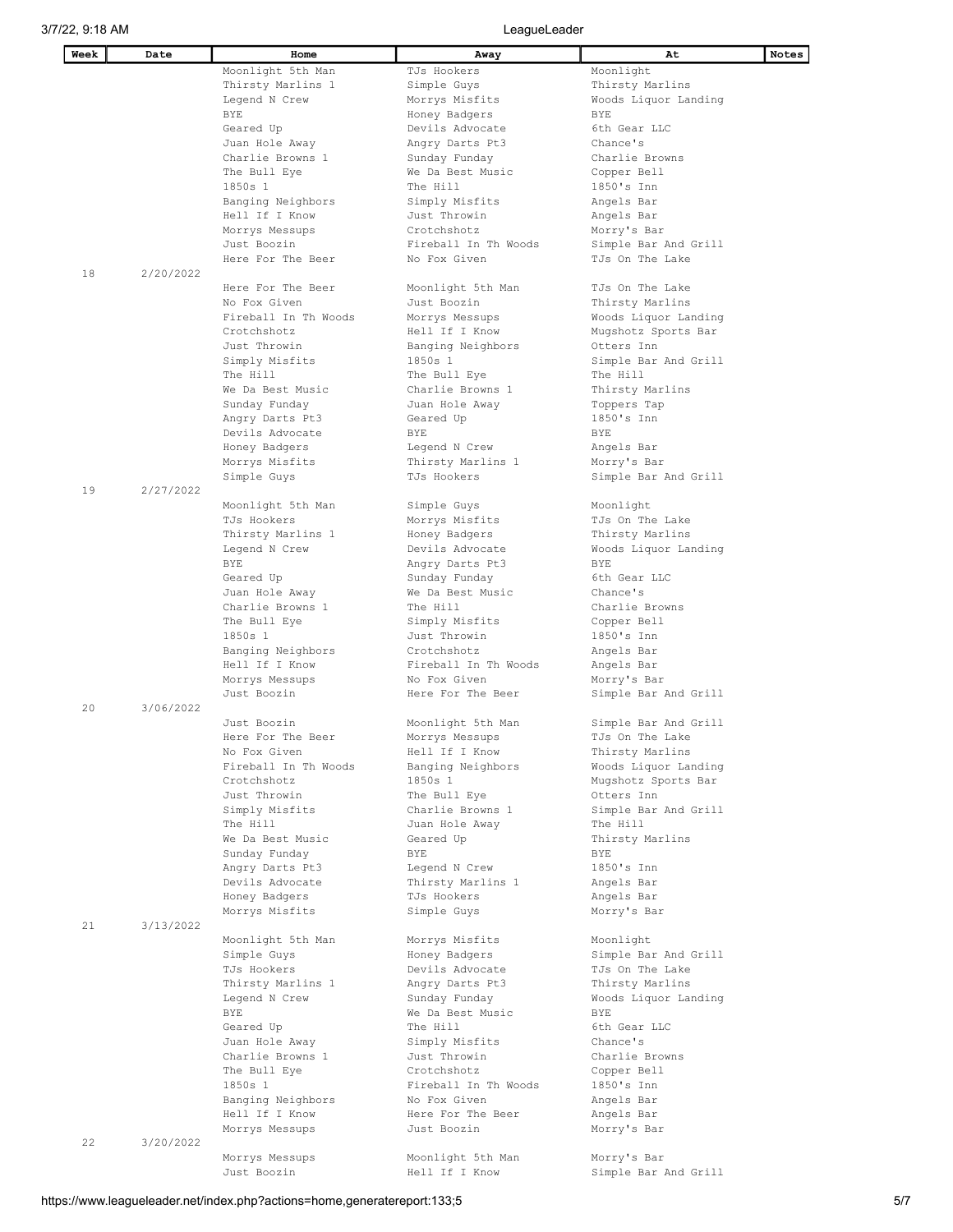| Week | Date      | Home                 | Away                                   | At                        | Notes |
|------|-----------|----------------------|----------------------------------------|---------------------------|-------|
|      |           | Here For The Beer    | Banging Neighbors                      | TJs On The Lake           |       |
|      |           | No Fox Given         | 1850s 1                                | Thirsty Marlins           |       |
|      |           | Fireball In Th Woods | The Bull Eye                           | Woods Liquor Landing      |       |
|      |           | Crotchshotz          | Charlie Browns 1                       | Mugshotz Sports Bar       |       |
|      |           | Just Throwin         | Juan Hole Away                         | Otters Inn                |       |
|      |           | Simply Misfits       | Geared Up                              | Simple Bar And Grill      |       |
|      |           | The Hill             | BYE                                    | <b>BYE</b>                |       |
|      |           | We Da Best Music     | Legend N Crew                          | Thirsty Marlins           |       |
|      |           |                      |                                        |                           |       |
|      |           | Sunday Funday        | Thirsty Marlins 1                      | Toppers Tap               |       |
|      |           | Angry Darts Pt3      | TJs Hookers                            | 1850's Inn                |       |
|      |           | Devils Advocate      | Simple Guys                            | Angels Bar                |       |
|      |           | Honey Badgers        | Morrys Misfits                         | Angels Bar                |       |
| 23   | 3/27/2022 |                      |                                        |                           |       |
|      |           | Moonlight 5th Man    | Honey Badgers                          | Moonlight                 |       |
|      |           | Morrys Misfits       | Devils Advocate                        | Morry's Bar               |       |
|      |           | Simple Guys          | Angry Darts Pt3                        | Simple Bar And Grill      |       |
|      |           | TJs Hookers          | Sunday Funday                          | TJs On The Lake           |       |
|      |           | Thirsty Marlins 1    | We Da Best Music                       | Thirsty Marlins           |       |
|      |           | Legend N Crew        | The Hill                               | Woods Liquor Landing      |       |
|      |           | BYE                  | Simply Misfits                         | <b>BYE</b>                |       |
|      |           | Geared Up            | Just Throwin                           | 6th Gear LLC              |       |
|      |           | Juan Hole Away       | Crotchshotz                            | Chance's                  |       |
|      |           | Charlie Browns 1     | Fireball In Th Woods                   | Charlie Browns            |       |
|      |           | The Bull Eye         | No Fox Given                           | Copper Bell               |       |
|      |           | 1850s 1              | Here For The Beer                      | 1850's Inn                |       |
|      |           | Banging Neighbors    | Just Boozin                            | Angels Bar                |       |
|      |           | Hell If I Know       | Morrys Messups                         | Angels Bar                |       |
| 24   | 4/03/2022 |                      |                                        |                           |       |
|      |           | Hell If I Know       |                                        |                           |       |
|      |           |                      | Moonlight 5th Man<br>Banging Neighbors | Angels Bar<br>Morry's Bar |       |
|      |           | Morrys Messups       |                                        |                           |       |
|      |           | Just Boozin          | 1850s 1                                | Simple Bar And Grill      |       |
|      |           | Here For The Beer    | The Bull Eye                           | TJs On The Lake           |       |
|      |           | No Fox Given         | Charlie Browns 1                       | Thirsty Marlins           |       |
|      |           | Fireball In Th Woods | Juan Hole Away                         | Woods Liquor Landing      |       |
|      |           | Crotchshotz          | Geared Up                              | Mugshotz Sports Bar       |       |
|      |           | Just Throwin         | BYE                                    | BYE                       |       |
|      |           | Simply Misfits       | Legend N Crew                          | Simple Bar And Grill      |       |
|      |           | The Hill             | Thirsty Marlins 1                      | The Hill                  |       |
|      |           | We Da Best Music     | TJs Hookers                            | Thirsty Marlins           |       |
|      |           | Sunday Funday        | Simple Guys                            | Toppers Tap               |       |
|      |           | Angry Darts Pt3      | Morrys Misfits                         | 1850's Inn                |       |
|      |           | Devils Advocate      | Honey Badgers                          | Angels Bar                |       |
| 25   | 4/10/2022 |                      |                                        |                           |       |
|      |           | Moonlight 5th Man    | Devils Advocate                        | Moonlight                 |       |
|      |           | Honey Badgers        | Angry Darts Pt3                        | Angels Bar                |       |
|      |           | Morrys Misfits       | Sunday Funday                          | Morry's Bar               |       |
|      |           | Simple Guys          | We Da Best Music                       | Simple Bar And Grill      |       |
|      |           | TJs Hookers          | The Hill                               | TJs On The Lake           |       |
|      |           | Thirsty Marlins 1    | Simply Misfits                         | Thirsty Marlins           |       |
|      |           | Legend N Crew        | Just Throwin                           | Woods Liquor Landing      |       |
|      |           | BYE                  | Crotchshotz                            | BYE                       |       |
|      |           | Geared Up            | Fireball In Th Woods                   | 6th Gear LLC              |       |
|      |           |                      |                                        | Chance's                  |       |
|      |           | Juan Hole Away       | No Fox Given                           |                           |       |
|      |           | Charlie Browns 1     | Here For The Beer                      | Charlie Browns            |       |
|      |           | The Bull Eye         | Just Boozin                            | Copper Bell               |       |
|      |           | 1850s 1              | Morrys Messups                         | 1850's Inn                |       |
|      |           | Banging Neighbors    | Hell If I Know                         | Angels Bar                |       |
| 26   | 4/24/2022 |                      |                                        |                           |       |
|      |           | Banging Neighbors    | Moonlight 5th Man                      | Angels Bar                |       |
|      |           | Hell If I Know       | 1850s 1                                | Angels Bar                |       |
|      |           | Morrys Messups       | The Bull Eye                           | Morry's Bar               |       |
|      |           | Just Boozin          | Charlie Browns 1                       | Simple Bar And Grill      |       |
|      |           | Here For The Beer    | Juan Hole Away                         | TJs On The Lake           |       |
|      |           | No Fox Given         | Geared Up                              | Thirsty Marlins           |       |
|      |           | Fireball In Th Woods | BYE                                    | BYE                       |       |
|      |           | Crotchshotz          | Legend N Crew                          | Mugshotz Sports Bar       |       |
|      |           | Just Throwin         | Thirsty Marlins 1                      | Otters Inn                |       |
|      |           | Simply Misfits       | TJs Hookers                            | Simple Bar And Grill      |       |
|      |           | The Hill             | Simple Guys                            | The Hill                  |       |
|      |           | We Da Best Music     | Morrys Misfits                         | Thirsty Marlins           |       |
|      |           | Sunday Funday        | Honey Badgers                          | Toppers Tap               |       |
|      |           | Angry Darts Pt3      | Devils Advocate                        | 1850's Inn                |       |
| 27   | 5/01/2022 |                      |                                        |                           |       |
|      |           |                      |                                        |                           |       |
|      |           | Moonlight 5th Man    | Angry Darts Pt3                        | Moonlight                 |       |
|      |           | Devils Advocate      | Sunday Funday                          | Angels Bar                |       |
|      |           | Honey Badgers        | We Da Best Music                       | Angels Bar                |       |
|      |           | Morrys Misfits       | The Hill                               | Morry's Bar               |       |